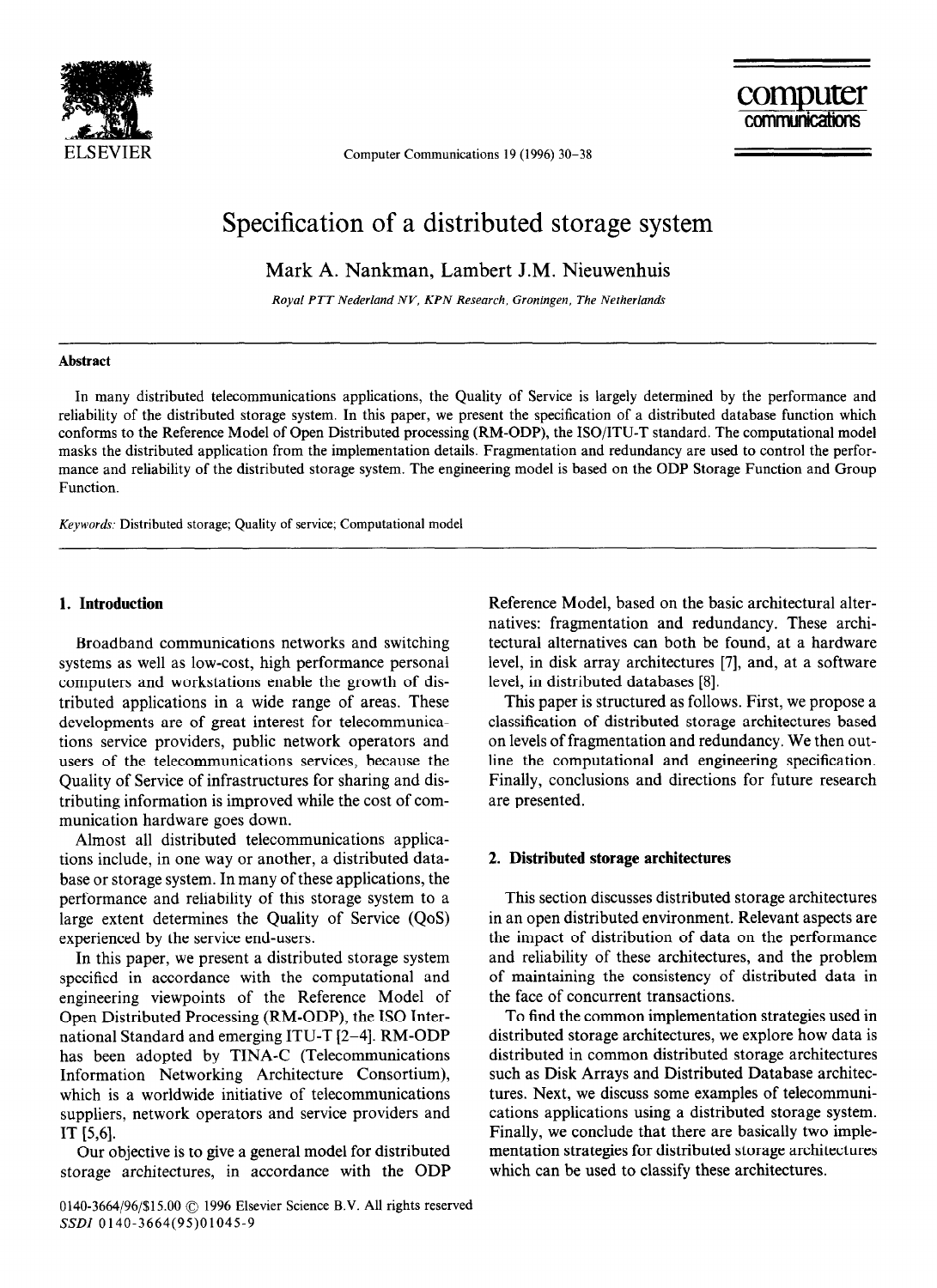#### *2.1. Disk arrays*

Disk arrays were proposed in the 1980s as a way to use parallelism between multiple disks to improve aggregate I/O performance. The driving forces that have popularized disk arrays are performance and reliability. Many architectures for disk arrays have been proposed (e.g. RAID). In each architecture a trade-off has to be made between performance and reliability.

Disk arrays organize multiple, independent disks into a large, high-performance logical disk. Disk arrays distribute data fragments across multiple disks and access them in parallel to achieve both higher data transfer rates on large data accesses and higher I/O rates on small data accesses. Fragmentation also results in uniform load balancing across all disks, eliminating hot spots that otherwise saturate a small number of disks while the majority of the disks sits idle.

However, large disk arrays are highly vulnerable to disk failures. A disk array with 100 disks is 100 times more likely to fail than a single-disk array. An MTTF (Mean Time To Failure) of 200,000 hours, or approximately 23 years, for a single disk implies an MTTF of 2000 hours, or approximately three months, for a disk array with 100 disks. The obvious solution is to employ redundancy in the form of error-correcting codes to tolerate disk failures. This allows a redundant disk array to avoid losing data for much longer than an unprotected single disk. However, redundancy has negative consequences. Since all write operations must update the redundant information, the performance of write operations in redundant disk arrays can be significantly worse than the performance of write operations in non-redundant disk arrays. Also, keeping the redundant information consistent in the face of concurrent I/O operations and system crashes can be difficult.

#### 2.2. *Distributed database systems*

According to Ozsu and Valduriez [8], a distributed database system (DDBS) can be defined as a collection of multiple, logically interrelated databases distributed over a computer network. There are two basic strategies for placing data in distributed databases: fragmented and replicated. In the fragmented scheme the database is divided into a number of disjoint partitions, each of which is placed at a different site. Replicated designs can be either fully replicated where the entire database is stored at each site, or partially replicated where each partition of the database is stored on more than one site, but not on all the sites.

Fragmentation can improve the performance of the database accesses, given the parallelism inherent in distributed systems, and because the frequently used data is proximate to the users. On the one hand, data retrieved by a transaction may be stored at a number of sites,

making it possible to execute the transaction in parallel. On the other hand, since each site handles only a portion of the database, contention for CPU and I/O services is not as severe as for centralized databases.

Replication can improve the reliability and availability of a DDBS. If data is replicated, a crash of one of the sites, or a failure of a communication link making some of these sites inaccessible, does not necessarily make the data impossible to reach. Furthermore, system crashes or link failures do not cause total system inoperability. Even though some of the data may be inaccessible, the DDBS can still provide limited service.

#### 2.3. *Case: Video on demand*

An application of a distributed database is a Video on Demand (VOD) service, illustrated in Fig. 1. Users request this application to play a selected movie or documentary through their home equipment.

Suppose the VOD can serve maximally 350 users at the same time. Assume that a single video requires a transmission speed of 300 kbyte/s, and that the average length of a video is one and a half hours. A video would then require a performance of approximately 100 Mbyte/s.

A video consists of frames that have to be displayed with a constant speed, high enough to experience smooth motion. So, VOD users make very high demands upon the performance and the availability of the system, but less high demands upon the reliability of the system (occasional bit errors causing little noise are acceptable).

As illustrated by Fig. 1, the video database is distributed over multiple sites and each site contains a complete version of the database. Each location serves a local group of users and consists of a server that is powerful enough for real-time VOD. These servers have direct (read-only) access to the replicated database situated at the server's site. The transactions of the VOD service executed at its database consist merely of read operations which are all executed at a single site. Write operations occur only at administrators level and do not necessarily require high performance.

## 2.4. *Case: Banking*

Another application of a distributed database is a Banking Service (BS). Users of this application can get their account status or draw money from their account. The BS is illustrated in Fig. 2.

Suppose there are 1,000,000 users of this application over an entire country and the average user makes five transactions per day with an average transaction size of 1 kbyte. Then the average total size of the data flow through the system is approximately 5 Mbyte/day and the required system performance would then be approximately 60 kbyte/s. Also knowing that BS users are generally very patient, you can conclude that the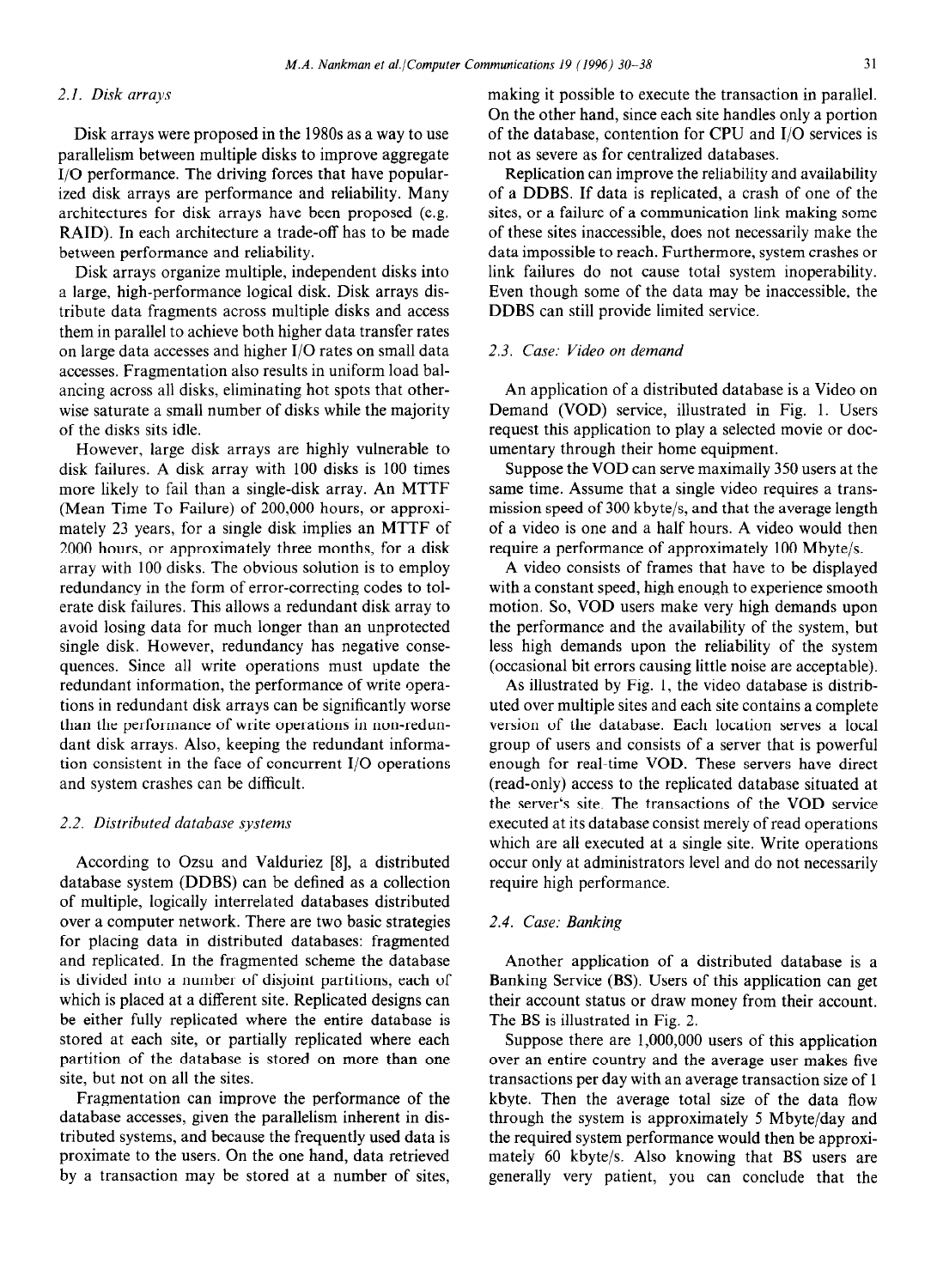

Fig. 1. Video on demand system.

application's demands made upon the system's performance are relatively low. The demands upon the system's reliability, however, are very high. Commonly, BS users don't appreciate money loss caused by system failures. Therefore, the probability of data corruption or data loss should be nil.

A BS consists of a large number of automatic teller machines which are connected to a central database. As illustrated in Fig. 2, this database is distributed over three sites. Comparable to the VOD service, each site contains a replicate of the database. However, the transactions to the database consist of read as well as write operations. Each read or write operation should be executed at all sites, and the results should be compared by means of a voting mechanism in order to maintain the consistency and integrity of the data.

#### 2.5. *Implementation strategies*

Basically, two strategies can be identified to satisfy the requirements for distributed storage systems used by a distributed application. The first implementation strategy is fragmentation , i.e. the database is subdivided into a number of partitions that are located at distinct physical locations. The QoS experienced by the user improves if the application can benefit from the parallel execution of multiple transactions at different locations.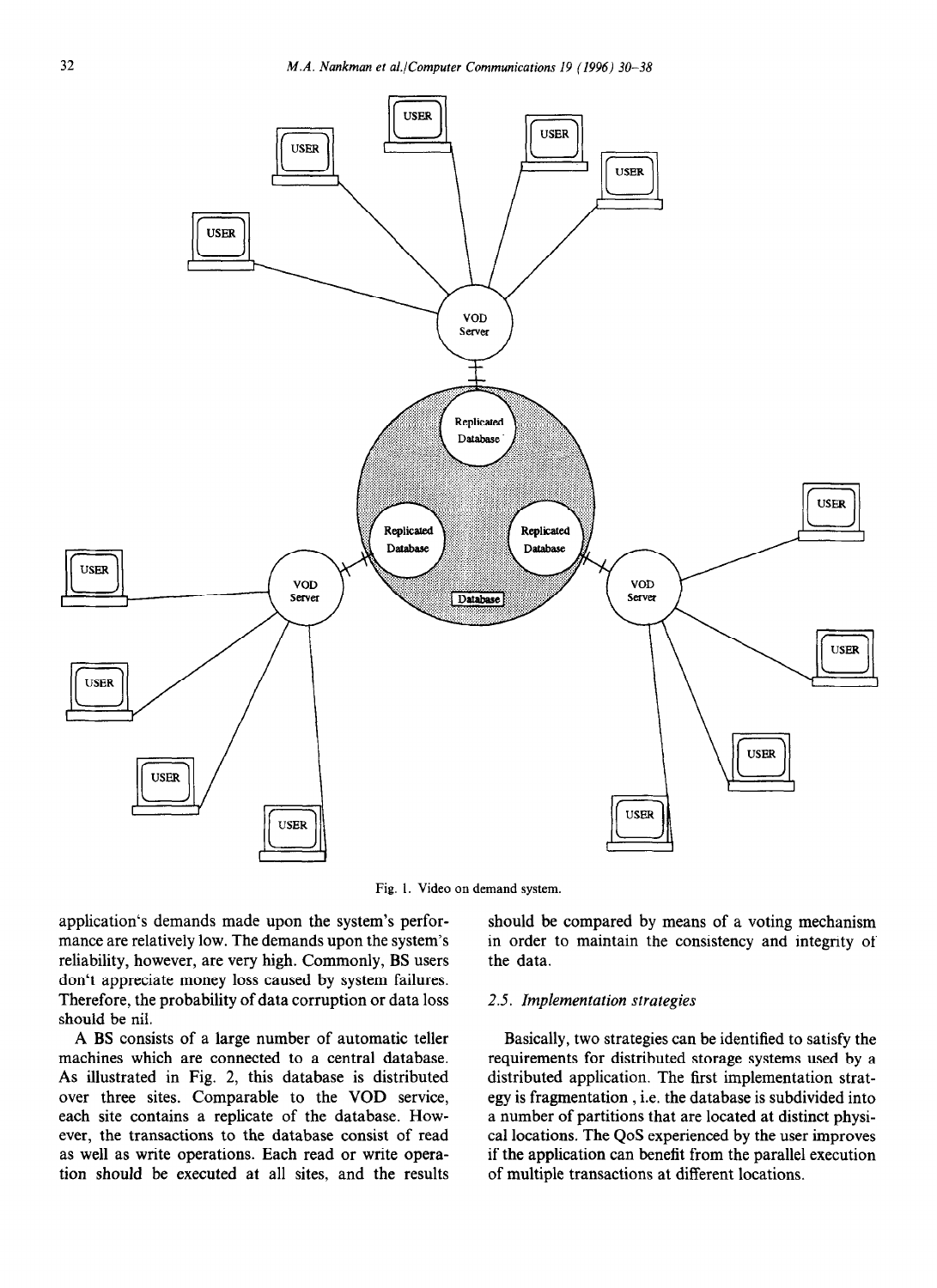

Fig. *2* Banking service.

The second implementation strategy is adding redundancy, i.e. additional data is stored to obtain fault tolerance. An example is replication, i.e. copies of the original database are stored at distinct physical locations. Another example is to add error correcting codes to reconstruct the original data if parts of the data are lost. The QoS experienced by the user improves if redundancy is applied when the service without redundancy would have failed. In practice, combinations of both strategies can be used, e.g. an increase of performance is achieved if replicas are accessed in parallel for simultaneous read-only transactions.

Basically, the fragmentation and redundancy

implementation strategies result in different distributed database architectures. Fig. 3 shows a two-dimensional architecture space, with various levels of fragmentation and redundancy. The level of fragmentation is defined as the number of logical database partitions stored at distinct physical locations. Redundancy is based on adding information r to the original information *d.* The level of redundancy is defined as  $(r + d)/d$ . An architecture based on Triple Modular Redundancy (TMR) and the RAID (Redundant Arrays of Inexpensive Disks) architectures, as described by Chen et al. [7], are drawn in the architecture space shown in Fig. 3.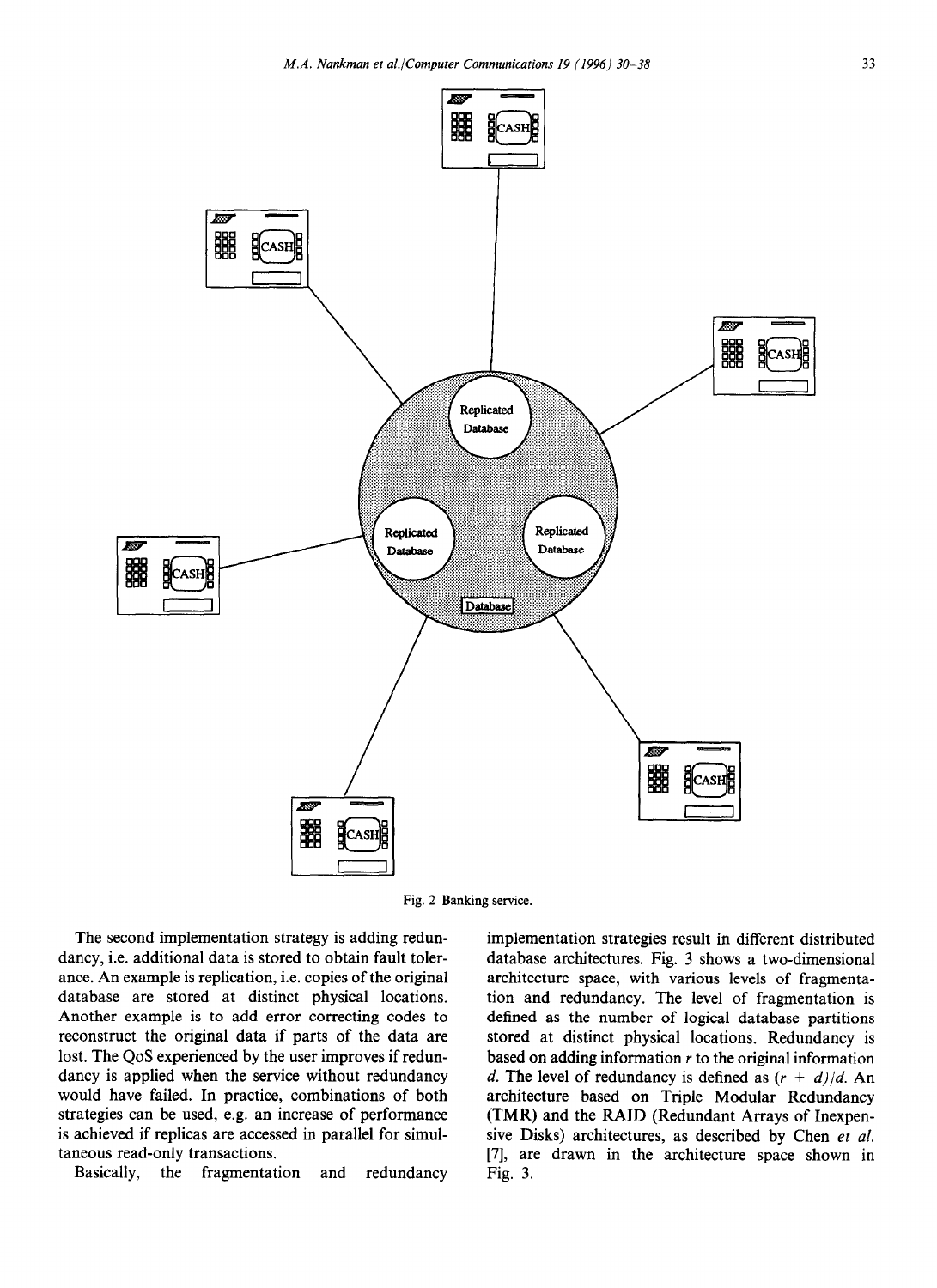

Fig. 3. Architecture space.

## **3. Computational specification**

A system from the computational point of view consists of a configuration of computational objects. A computational specification defines the functional decomposition into these objects, which interact at interfaces. The objective is to abstract from aspects of distribution, i.e. the specification is based on distribution transparency.

The computational specification of the distributed storage system does not cover the implementation strategies discussed in the previous section. It is presumed that such distribution transparencies as fragmentation and replication are supported by an underlying engineering mechanism (which will be discussed later).

# 3.1. *Computational model*

Fig. 4 shows the functional decomposition of the distributed storage system into three computational objects and their interfaces. These objects interact according to the client/server-model. The computational objects are Application, Storage Manager and Storage Unit.

The Application and Storage Manager interact at interface (1). The Storage Manager is a server which supports interface (1). At this interface functions to create Storage Units are provided to clients. The Application is a client and requires (1) to request storage capacity from the Storage Manager. The Storage Manager creates a Storage Unit and provides the Application with a reference to the created Storage Unit. The Storage Units created by the Storage Manager are servers which support interface (2). This interface enables clients to access the data stored by a Storage Unit. The Application requires (2) and interacts at this interface with the Storage Unit to access data stored by the Storage Unit.

The request of the Application to create a new Storage Unit comprises the following information requirements:



Fig. 4. Computational model of the distributed storage system

- storage capacity
- type of consistency.

The Storage Manager needs the QoS requirements from the Application to create a Storage Unit with a performance and reliability matching these requirements. The required storage capacity is needed to create a Storage Unit with sufficient storage capacity. The type of consistency (i.e. weak or strong consistency) is needed to apply the right type of algorithms during transactions related to the Storage Unit.

## 3.2 *Objects and interfaces specified in IDL*

We have used OMG's Interface Definition Language (IDL) [9] to specify the computational objects and interfaces comprising the computational model.

First, we define the interface templates which the computational objects require to create their interfaces. Next, we define the object templates from which the computational objects can be instantiated. In the templates, the data types are left open, since they are trivial.

Below, the computational interface templates are specified. From these templates the computational interfaces can be instantiated.

# **Interface template** Storage ManagerIF

**Typedef** ... Tperformability **Typedef** ... TStorageUnitRef

## **Operations**

create\_container(bn Tperformability P, **out** TStorage-UnitRef SU)

## **Behaviour**

An instance of this template enables clients to create customised units where the desired performability properties can be specified.

 $\bullet$  QoS level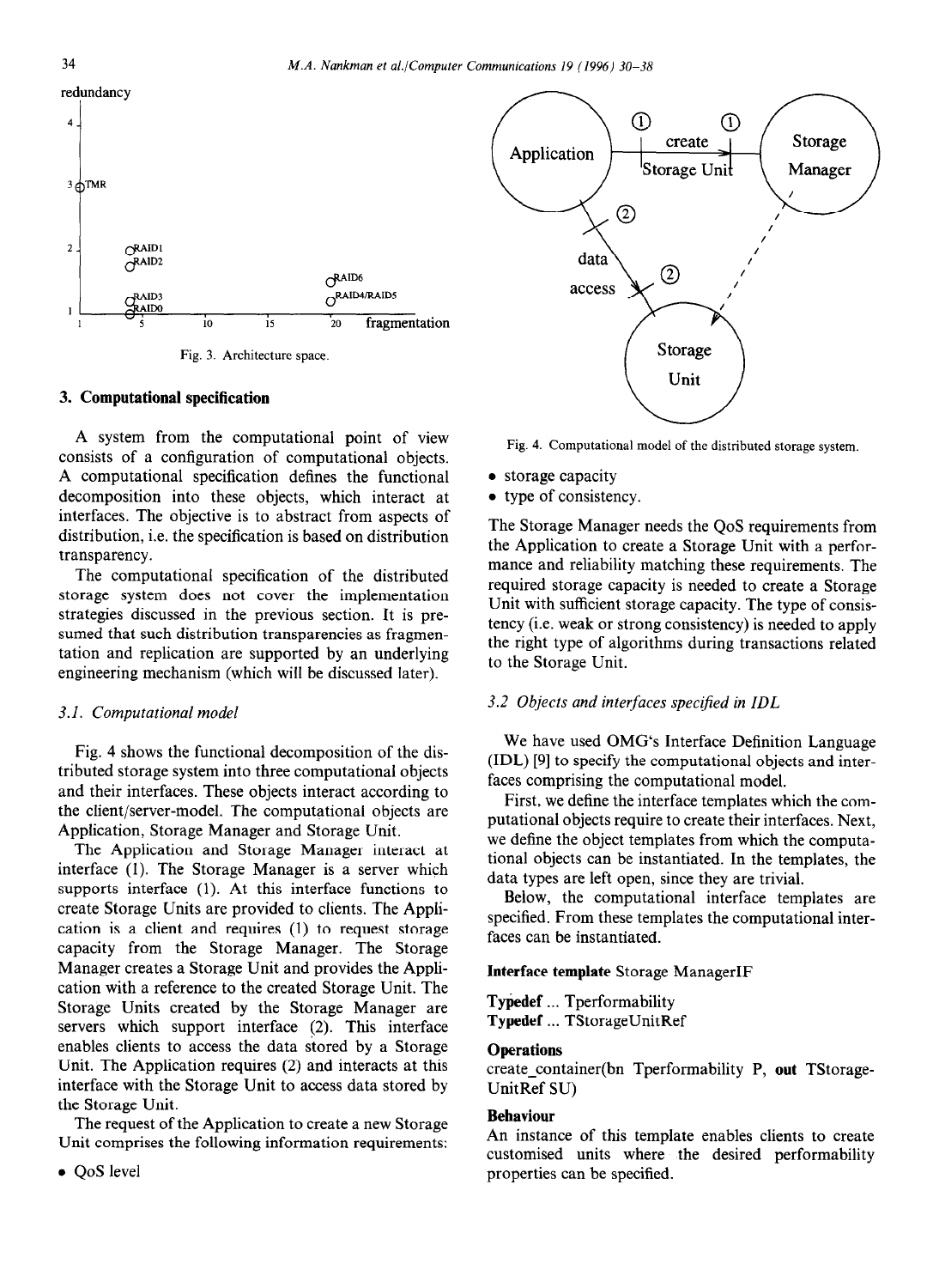# **Interface template** StorageUnitIF

**Typedef . . .** TData

# **Operations**

read(out TData D) write(n TData D) empty( ) delete( )

## **Behaviour**

An instance of this template enables clients to store, modify and clear data. Clients can dispose of the Storage Unit by making a delete request through this interface.

The templates below specify the object templates from which the computational objects can be instantiated.

**Object template** StorageManager **Typedef** ... TInterfaceRef

**Initialisation** 

Init(out TInterfaceRef StorageManagerRef)

# Supported **interfaces**

StorageManagerIF

#### Behaviour

An instance of this template is a Storage Manager object which can create storage units. Via the Storage-ManagerIF clients can request the StorageManager to create a storage unit with specified performability properties.

# Object template StorageUnit

Typedef ... TInterfaceRef

## Intialisation

Init(out TInterfaceRef StorageUnitRef)

#### Supported interfaces

StorageUnitIF

## Behaviour

An instance of this template is a StorageUnit object which is initially empty. It supports the StorageUnit interface through which clients can access the data stored by the StorageUnit.

## 4. Engineering specification

A system from the engineering point of view consists of a The engineering model of the distributed storage sys-<br>configuration of engineering objects. An engineering speci-<br>tem is shown in Fig. 5. We compose the engineering

the functionality of the computational objects is distrib-<br>uted and what infrastructure is available to support this channel connecting the Data Repositories and the uted and what infrastructure is available to support this channel connecting the Data Repositories and the distribution.

The engineering specification of the distributed storage system describes how the functionality of the Storage Unit computational object is distributed using the various fragmentation and redundancy strategies, as discussed above. The engineering specification is not concerned with the physical components, hence it abstracts from specific components such as operating systems, database management systems and peripheral devices.

Our objective is to define a generic engineering model for a distributed storage system, i.e. the engineering model should apply for various architectures obtained using different fragmentation and redundancy levels. For a distributed storage system, we need a general, hardware independent storage function and a way to coordinate a cooperative configuration of multiple objects implementing this storage function.

#### 4.1. *Engineering model*

In ODP, a number of functions are defined that are either fundamental or widely applicable to the construction of ODP systems [4]. These functions are grouped as follows:

- management functions
- coordination functions
- repository functions
- security functions.

In our engineering model we use the Storage Function from the repository functions group and the Group Function from the coordination functions group.

The Storage Function stores data. The used concepts are Data Repository and Container Interface. A Data Repository is an object providing the storage function and the Container Interface is an interface of a Data Repository allowing access to data. The Storage Function rules state that a Data repository stores sets of data. Each set of data is associated with a Container Interface created when data are stored. A Container Interface provides functions to modify, retrieve and delete the associated data.

The Group Function provides the necessary mechanisms to coordinate the interactions of objects in multiparty bindings. These multi-party bindings are called interaction groups. The rules for the Group Function state that for each Interaction Group the Group Function manages the interaction, collation, ordering and membership.

configuration of engineering objects. An engineering speci-<br>
fication defines the mechanisms and functions required model using the concepts of Data Repository. Container fication defines the mechanisms and functions required model using the concepts of Data Repository, Container<br>to support the distributed interaction between objects [4]. Interface and Interaction Group. The objects represe support the distributed interaction between objects [4]. Interface and Interaction Group. The objects represent-<br>In ODP, the engineering specification describes how ing these concepts also interact according to the client/ In ODP, the engineering specification describes how ing these concepts also interact according to the client/<br>the functionality of the computational objects is distrib-<br>server-model. The Interaction Group is modelled by th Storage Unit Manager.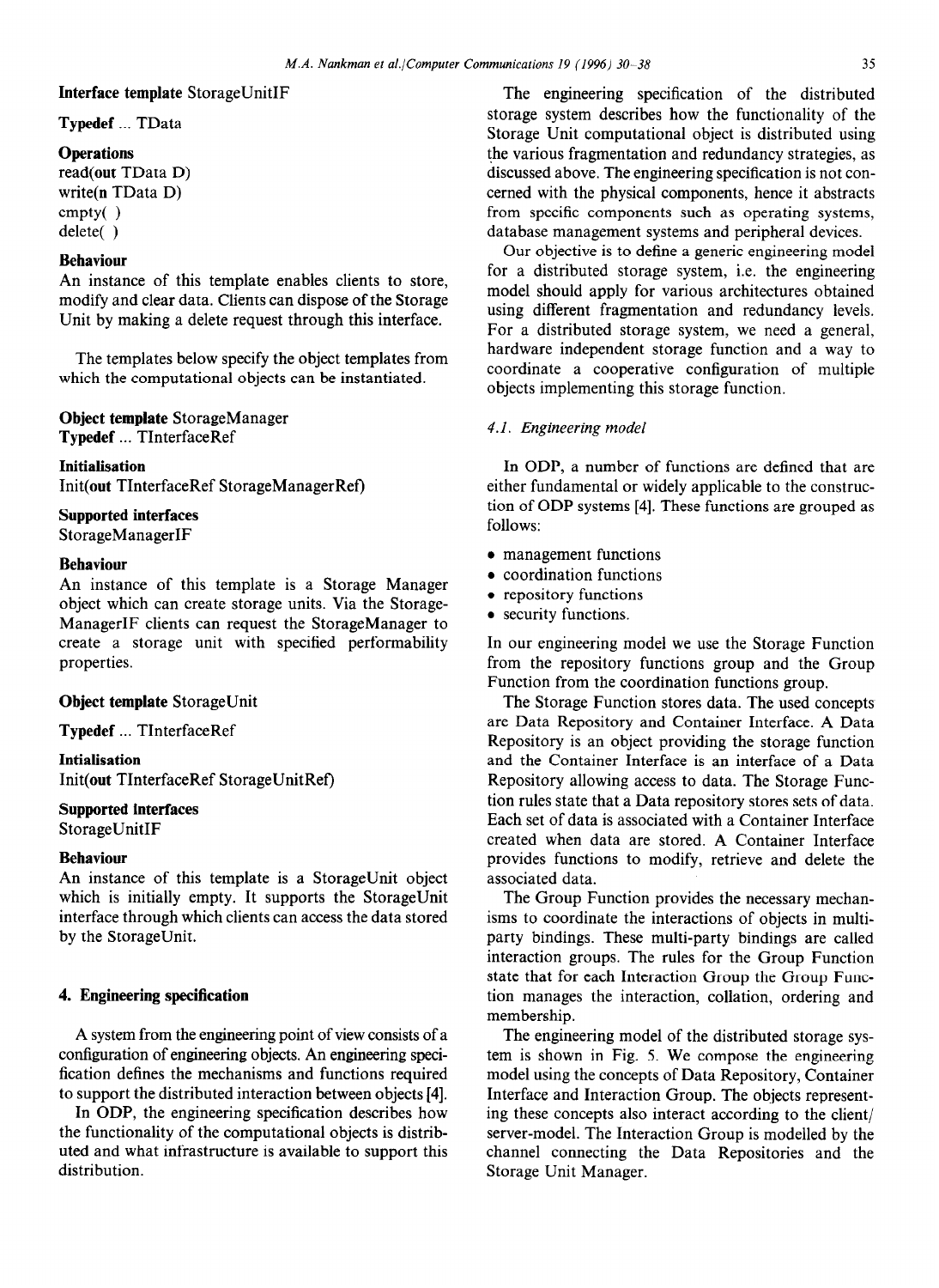

Fig. 5 shows that the functionality of the Storage Unit computational object is distributed over multiple Data Repositories and a Storage Unit Manager. The Storage Manager engineering object interacts with the Data Repositories at interface (3). The Storage Manager requires this interface to request a Data Repository to create a Container Interface. The Data Repositories interact with each other at Container Interfaces (4) in a multi-party binding. This binding consists of a channel instantiated by the Storage Manager and is controlled by a Storage Unit Manager object created by the Storage Manager. The Application interacts with the Storage Unit Manager at interface (2) which resembles a Container Interface. The Application uses (2) to access the data stored by the group. Hence, the internal fragmentation and replication strategies are masked from the application. The Data Repositories are explicitly drawn in separate nodes. This is essential, because it enables the Storage Manager to create storage at multiple, physically different locations.

The purpose of a channel is to support distribution transparent interaction between engineering objects and consists of a configuration of stubs, binders, protocol objects and interceptors [4]. The stubs perform the necessary translations between data formats on the

distinct nodes and the binders ensure that data presented by the stubs is transported to the stubs in the correct nodes. A protocol object communicates with the other protocol objects to achieve interaction between the connected engineering objects. The Group Protocol (GP) objects implement ODP's group function. The desired fragmentation and redundancy strategies are specified as an interaction schema to be used by the Group Protocol objects.

#### 4.2. *Consistency with the computational model*

Fig. 5 shows how the computational model of the distributed storage system can be mapped onto the engineering model. Each computational object has an corresponding set of one or more engineering objects, and each computational interface corresponds to a channel.

# 4.3. *Objects and interfaces specljied in IDL*

We have used OMG's Interface Definition Language [9] to specify the engineering objects and interfaces comprising the engineering model. Our objective is to implement this system in our experimental environment based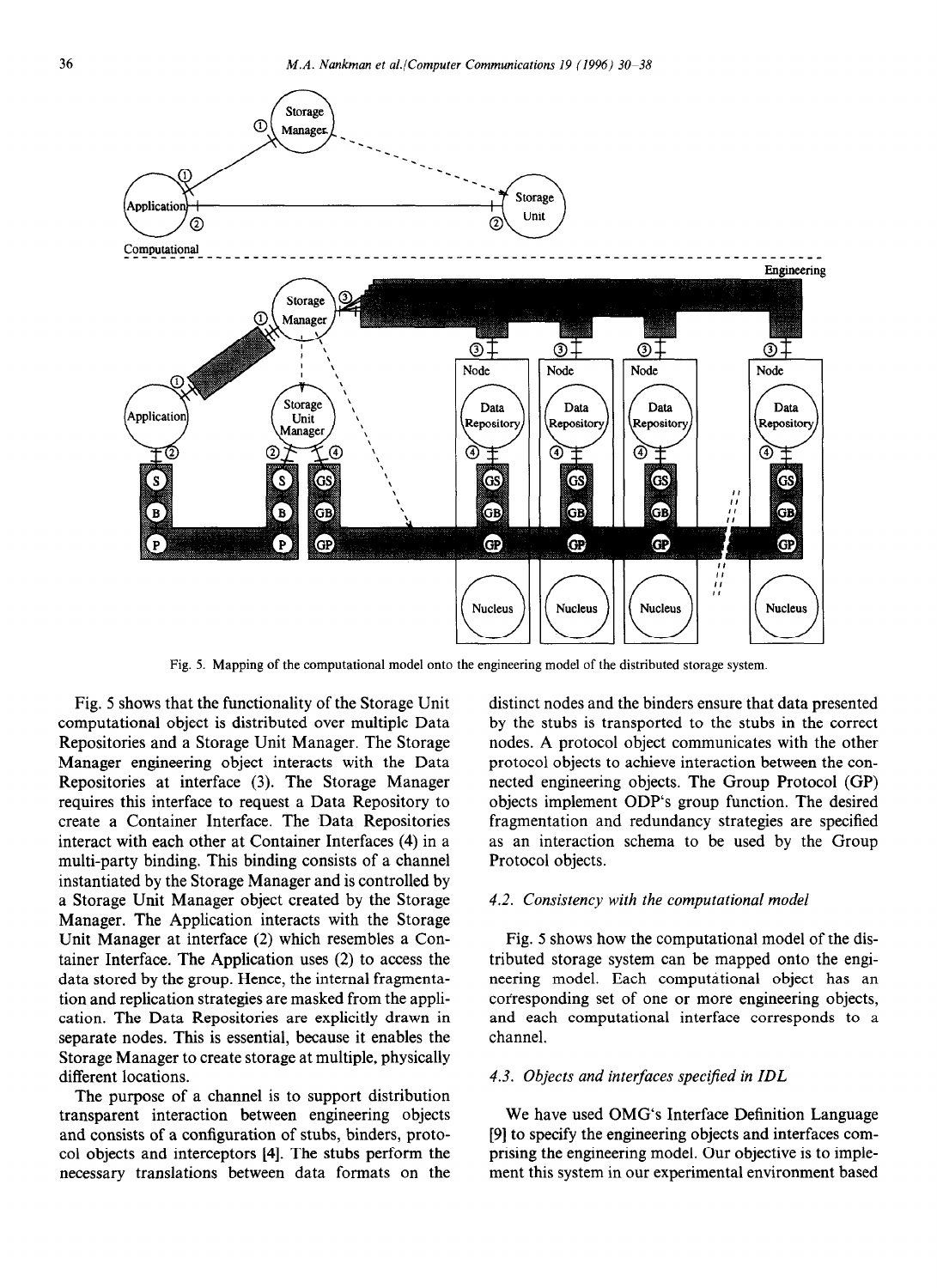on ANSAware. The IDL templates, as specified below (although details concerning data types also have to be specified), can be directly translated to stubs for the engineering objects and their interfaces. It also provides the opportunity to migrate to future experiments using CORBA 2.0.

First we define the interface templates which the engineering objects require to create their interfaces. Next, we define the object templates from which the engineering objects can be instantiated.

The interface templates from which the engineering interfaces can be instantiated are below. These are new templates to be added to the computational templates defined in above. The engineering Container Interface resembles the computational Storage Unit Interface. Hence, the ContainerIF template replaces the Storage-UnitIF template.

**Interface template** DataRepositoryIF

**Typedef** ... **TDataType Typedef** ... TContainerRef

## **Operations**

create (in TDataType DT, out TContainerRef CR)

#### **Behaviour**

An instance of this interface template enables clients to create a single container of the specified data type.

## **Interface template** ContainerIF

**Typedef** ... **TData** 

# **Operations**

read(out TData D) write(in TData D) empty( ) delete( )

#### Behaviour

An instance of this template enables clients to store, modify and clear data. A client can dispose of the stored data by making a delete request through this interface.

Below, the object templates from which the engineering objects can be instantiated are specified. The templates from which the engineering objects can be instantiated are either new templates to be added to the computational templates, or extended templates to replace computational templates. The StorageManager object template is an extended computational template. At the engineering level it also has to support the DataRepositoryIF to be able to create new ContainerIF's.

Object template StorageManager (extended)

Typedef ... TInterfaceRef

Initialisation Init(out TInterfaceRef StorageManagerRef) **Supported interfaces**  StorageManagerIF

Required interfaces DataRepositoryIF

#### Behaviour

An instance of tnis template is a Storage Manager object which can create storage units. Via its Storage-ManagerIF clients can request the StorageManager to create a storage unit with specified performability properties.

## Object template DataRepository

Typedef ... TInterfaceRef

# **Initialisation**

Init(out TInterfaceRef DataRepositoryRef)

# Supported interfaces

DataRepositoryIF ContainerIF

# Behaviour

An instance of this template is a Data Repository object. Data Repositories are factories for container interfaces.

Object template StorageUnitManager

Typedef ... TInterfaceRef

Initialisation Init(out TInterfaceRef StorageUnitManagerRef)

Supported interfaces ContainerIF

Required interfaces ContainerIF

#### Behaviour

An instance of this template manages a group of container interfaces, and enables clients to access the data stored by the group.

# 5. Technology specification

From the ODP technology viewpoint, the system consists of a configuration of physical technology objects. These objects concern software components as well as hardware components. A technology specification describes the implementation of the ODP system in terms of these components, and defines the constraints that should be satisfied by these components.

A technology specification of the distributed storage system describes the properties and constraints for the hardware and software components which represent the abstract engineering objects of the engineering specification.